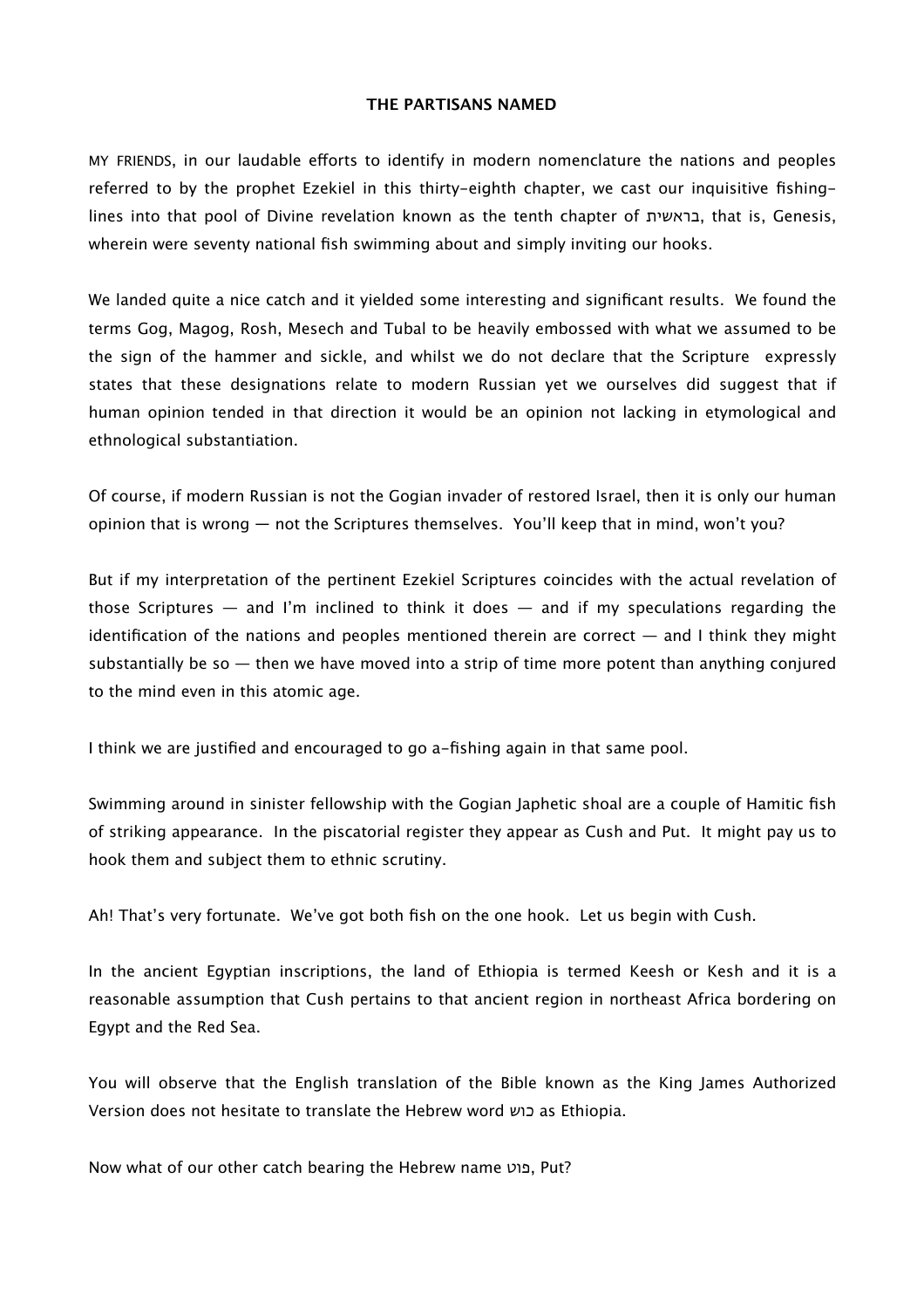The ancient historian Josephus (Ant. I. vi. 2) says that Put was the founder of Libya, at present known to us as an area of North Africa made famous by World War II.

Just as the name Cush pertained originally to a son of the patriarch Ham — and the latter name in its Biblical setting is quite a kosher name I assure you — so also the name Put has the same pristine relationship.

Early records reveal that the three most illustrious Hamitic nations were the Cushites, the Phoenicians and the Egyptians. Thus we can identify our latest catch, Cush and Put, as nations of Hamitic origin.

Ezekiel associates another nation with our two Hamite discoveries — a nation called in Hebrew פרס, Paras — and reasonably certain to point to the nation we now know as Persia.

Well, what further discoveries has our fishing expedition produced? We find that Gog's partisans Paras, Cush and Put appear to be a regular Mohammedan Pan-Islamic Confederacy if these three ancient names have any current application to Persia (Iran), Ethiopia and Libya.

Have we time to cast our lines once again into this profitable pool? I hope so, for I see a couple of Japhetic fish swimming round and I am sure we would like to get a look at them.

Steady now! I see we've made another haul. No disappointments in these waters; our curiosity is excellent bait for these fish.

Two very interesting specimens — תוגרמה גמר, Gomer, Togarmah. Where, then, can we expect to locate today the ancient peoples known in Ezekiel's day as Gomer and Togarmah?

Genesis, chapter ten, our pristine fishing pool, reveals that Gomer was the eldest son of Japheth, and the father of Ashkenaz, Riphath and Togarmah.

This is likely to prove an interesting investigation, for the country populated by the descendants of Gomer was anciently called "Cimmeria" and these people moved from the Crimea along the Danube and populated Gomerland, a region identical with modern Germany. Indeed, reverting to a mention of Gomer's son Ashkenaz, you will remember that in medieval times Germany was known as Ashkenaz.

With regard to the identity of Togarmah we are haunted by a little obscurity; however, in geographical terms, it seems reasonably certain that Togarmah was an area in modern Armenia, later swallowed up by Russia and Turkey respectively, and Armenia is mentioned in history as the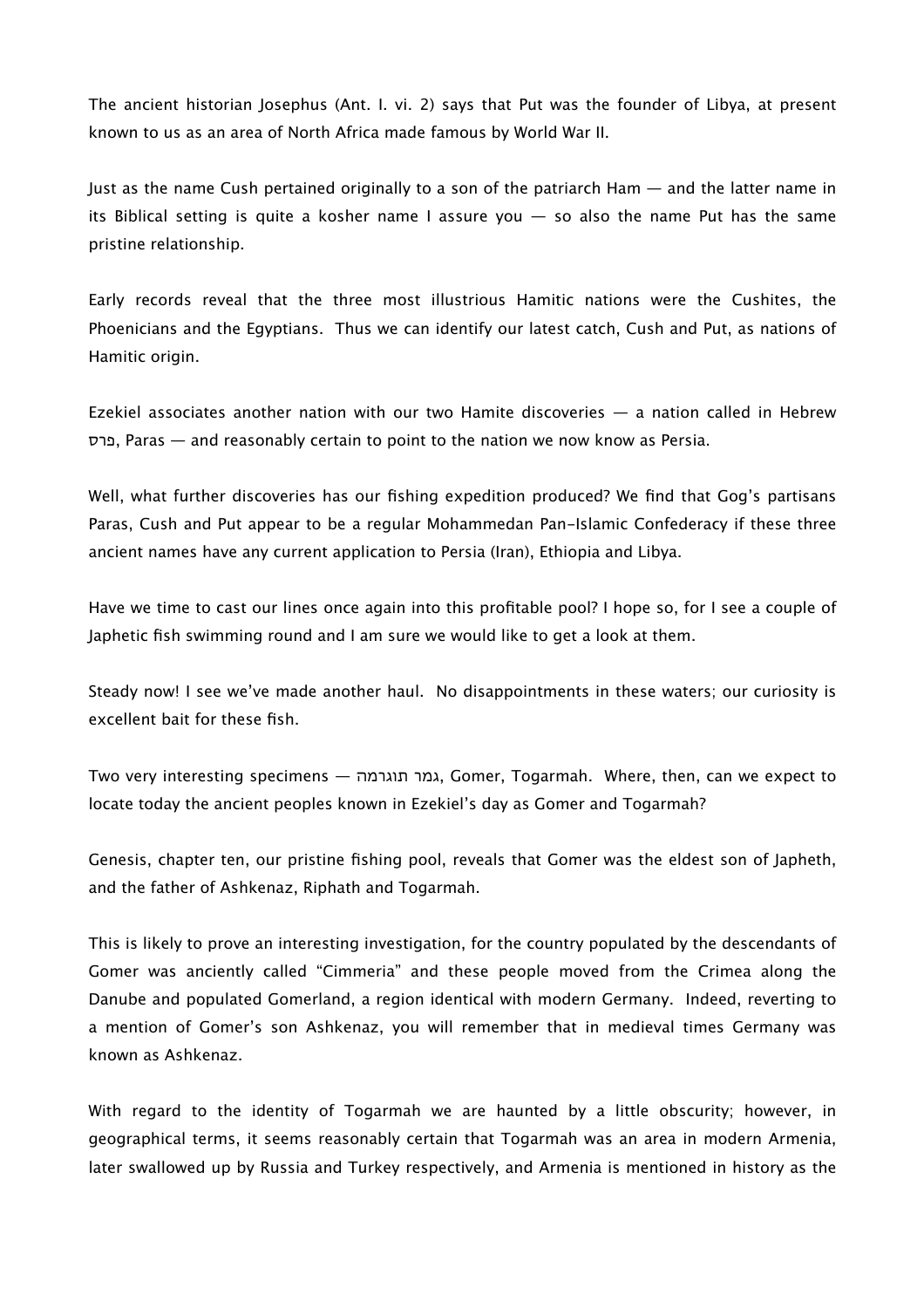last branch of Gomer. Herodotus makes that mention. (The Ancient Kimmerians, Odyssey XI, 14; Herodotus IV, 11 sqq)

Well, now, let's sit down and resurvey our catch so far. I know we have a little more fishing, finding and fixing to do ere we exhaust the whole thirteen nations mentioned in Ezekiel's thirtyeighth chapter, but this is just the time to take stock of our conclusions.

Here, then, are the ten ancient Biblical names which I have classed with the predatory nations: Gog, Magog, Rosh, Meschech, Tubal, Paras, Cush, Put, Gomer and Togarmah.

Stripped of their ancient titular attire they appear before us in modern habiliment which suggests Soviet Russia and satellite Germany with a Pan-Islamic Mohammedan Arabic Confederacy which might, though it's doubtful, include Turkey.

This, then, is the array of predatory nations in their suggested modern nomenclature. You will notice, my friends, I used the word "suggested."

I dislike having the calloused digits of dogmatism seize my gentle jaws and, forcing them ruthlessly apart, ram hypothetical food, falsely labelled fact, down my grudging gullet. Such fabulous fare finds no digestive response within me and I certainly couldn't and wouldn't subject you to processes which I myself dislike.

No, my friends, rather do I invite you to be my guests at a nomenclatural bufet repast. I spread my findings before you. If you find them palatable, please partake; if unpalatable, by all means forbear but please let your disfavour exhaust itself in the findings and not in the Forbes who found the findings!

We shall reserve to our next message the remaining nations known as Sheba, Dedan and Tarshish and whose role seems to difer in some degree from that of the predatory nations. At this juncture let us observe that the threat directed towards the beloved land and people of Israel is a formidable one, as we shall discern if we observe the points of the compass into which are pressed the various focuses of menace; these extremities are indicated by Magog in the north, Persia (Iran) in the east, Ethiopia in the south, and Libya in the west.

It is beyond doubt, then, that Ezekiel depicts restored Israel as being completely surrounded by evil intent.

It is also extremely interesting to turn our eyes from the prophetic picture portrayed by Israel's great prophet and to gaze upon the present situation stretched out before us upon the canvas of current history.